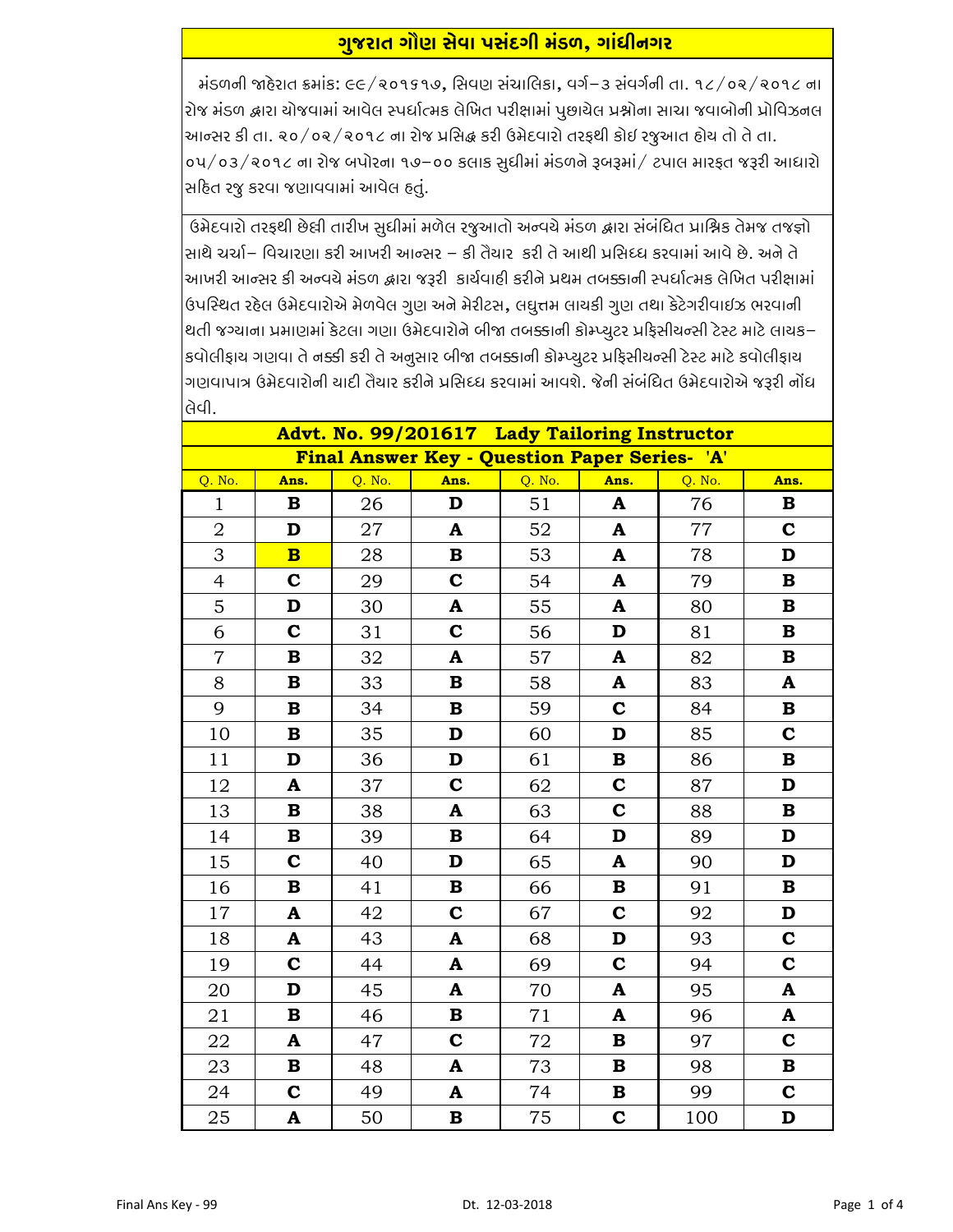| Advt. No. 99/201617 Lady Tailoring Instructor |              |        |              |        |              |        |              |  |
|-----------------------------------------------|--------------|--------|--------------|--------|--------------|--------|--------------|--|
| Final Answer Key - Question Paper Series- 'B' |              |        |              |        |              |        |              |  |
| Q. No.                                        | Ans.         | Q. No. | Ans.         | Q. No. | Ans.         | Q. No. | Ans.         |  |
| $\mathbf{1}$                                  | ${\bf A}$    | 26     | $\bf{B}$     | 51     | B            | 76     | D            |  |
| $\overline{2}$                                | A            | 27     | $\mathbf C$  | 52     | D            | $77\,$ | A            |  |
| 3                                             | $\mathbf{A}$ | 28     | D            | 53     | $\mathbf{B}$ | 78     | $\bf{B}$     |  |
| $\overline{4}$                                | $\mathbf{A}$ | 29     | B            | 54     | $\mathbf C$  | 79     | $\mathbf{C}$ |  |
| 5                                             | A            | 30     | $\mathbf B$  | 55     | D            | 80     | A            |  |
| 6                                             | D            | 31     | B            | 56     | $\mathbf C$  | 81     | $\mathbf C$  |  |
| $\overline{7}$                                | $\mathbf{A}$ | 32     | $\bf{B}$     | 57     | B            | 82     | A            |  |
| 8                                             | $\mathbf A$  | 33     | A            | 58     | B            | 83     | B            |  |
| 9                                             | $\mathbf C$  | 34     | $\bf{B}$     | 59     | $\bf{B}$     | 84     | $\bf{B}$     |  |
| 10                                            | D            | 35     | $\mathbf C$  | 60     | $\bf{B}$     | 85     | D            |  |
| 11                                            | $\bf{B}$     | 36     | $\mathbf B$  | 61     | D            | 86     | D            |  |
| 12                                            | $\mathbf C$  | 37     | D            | 62     | A            | 87     | $\mathbf c$  |  |
| 13                                            | $\mathbf C$  | 38     | B            | 63     | $\bf{B}$     | 88     | A            |  |
| 14                                            | D            | 39     | D            | 64     | $\bf{B}$     | 89     | $\bf{B}$     |  |
| 15                                            | A            | 40     | D            | 65     | $\mathbf C$  | 90     | D            |  |
| 16                                            | $\bf{B}$     | 41     | $\bf{B}$     | 66     | B            | 91     | B            |  |
| 17                                            | $\mathbf C$  | 42     | D            | 67     | A            | 92     | $\mathbf C$  |  |
| 18                                            | D            | 43     | $\mathbf c$  | 68     | A            | 93     | A            |  |
| 19                                            | $\mathbf C$  | 44     | $\mathbf c$  | 69     | $\mathbf c$  | 94     | A            |  |
| 20                                            | $\mathbf A$  | 45     | A            | 70     | D            | 95     | A            |  |
| 21                                            | $\mathbf A$  | 46     | A            | 71     | $\bf{B}$     | 96     | $\mathbf B$  |  |
| 22                                            | $\, {\bf B}$ | 47     | $\mathbf C$  | $72\,$ | A            | 97     | $\mathbf C$  |  |
| 23                                            | $\bf{B}$     | 48     | $\, {\bf B}$ | 73     | $\, {\bf B}$ | 98     | A            |  |
| 24                                            | $\bf{B}$     | 49     | $\mathbf C$  | 74     | $\mathbf C$  | 99     | ${\bf A}$    |  |
| 25                                            | $\mathbf C$  | 50     | D            | 75     | A            | 100    | $\bf{B}$     |  |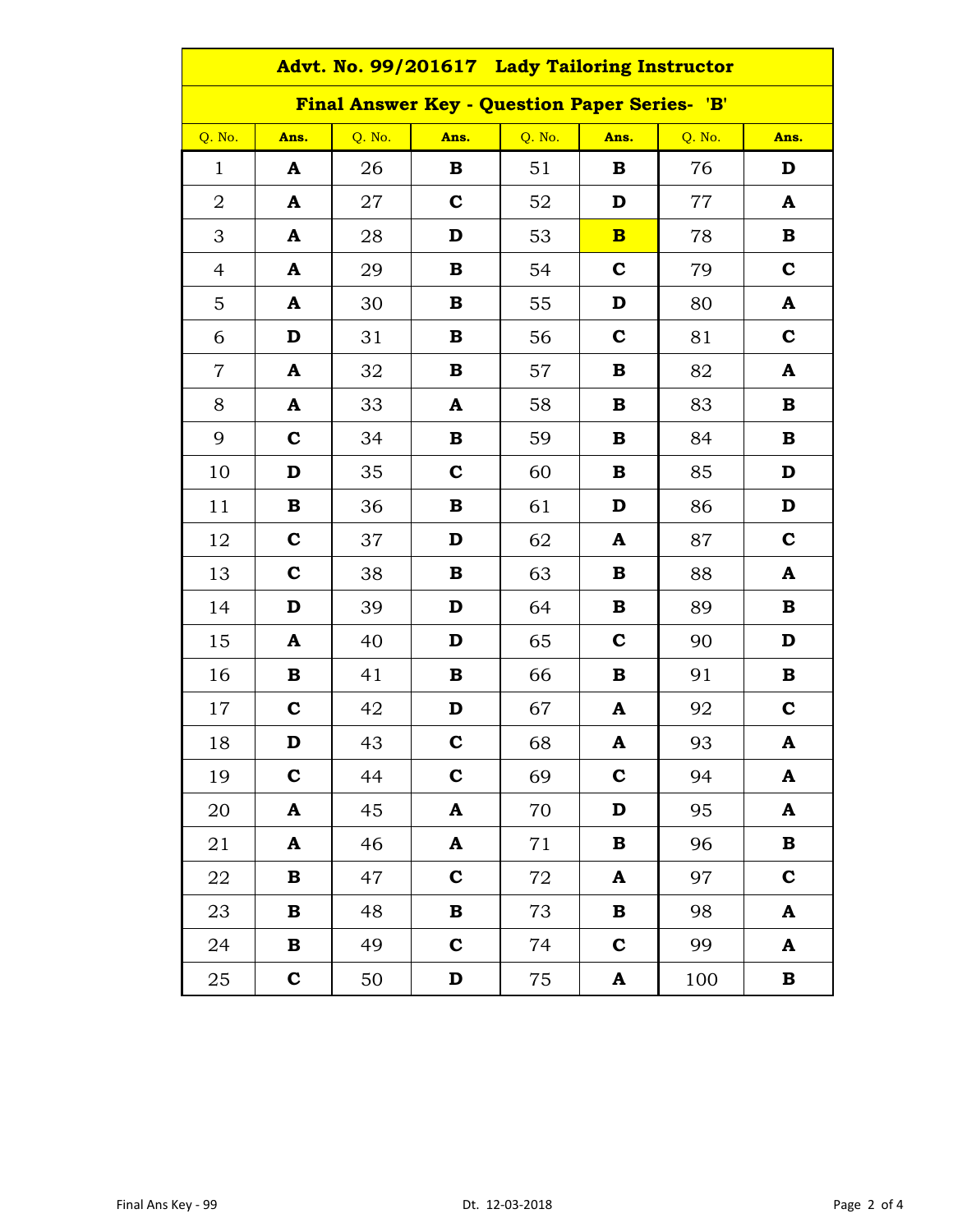| Advt. No. 99/201617 Lady Tailoring Instructor |                         |        |              |        |              |        |              |  |
|-----------------------------------------------|-------------------------|--------|--------------|--------|--------------|--------|--------------|--|
| Final Answer Key - Question Paper Series- 'C' |                         |        |              |        |              |        |              |  |
| Q. No.                                        | Ans.                    | Q. No. | Ans.         | Q. No. | Ans.         | Q. No. | Ans.         |  |
| $\mathbf{1}$                                  | B                       | 26     | $\mathbf c$  | 51     | $\mathbf C$  | 76     | D            |  |
| $\overline{2}$                                | $\bf{B}$                | 27     | $\bf{B}$     | 52     | A            | 77     | A            |  |
| 3                                             | A                       | 28     | $\bf{B}$     | 53     | $\, {\bf B}$ | 78     | A            |  |
| $\overline{4}$                                | $\, {\bf B}$            | 29     | $\bf{B}$     | 54     | $\bf{B}$     | 79     | $\mathbf C$  |  |
| 5                                             | $\mathbf C$             | 30     | $\bf{B}$     | 55     | D            | 80     | $\mathbf D$  |  |
| 6                                             | $\bf{B}$                | 31     | D            | 56     | D            | 81     | $\bf{B}$     |  |
| $\overline{7}$                                | D                       | 32     | A            | 57     | $\mathbf C$  | 82     | $\mathbf C$  |  |
| 8                                             | $\bf{B}$                | 33     | $\, {\bf B}$ | 58     | A            | 83     | $\mathbf C$  |  |
| 9                                             | D                       | 34     | $\bf{B}$     | 59     | B            | 84     | D            |  |
| 10                                            | D                       | 35     | $\mathbf C$  | 60     | D            | 85     | A            |  |
| 11                                            | $\bf{B}$                | 36     | $\bf{B}$     | 61     | B            | 86     | $\bf{B}$     |  |
| 12                                            | D                       | 37     | $\mathbf{A}$ | 62     | $\mathbf C$  | 87     | $\mathbf C$  |  |
| 13                                            | $\mathbf c$             | 38     | A            | 63     | A            | 88     | $\mathbf D$  |  |
| 14                                            | $\mathbf C$             | 39     | $\mathbf C$  | 64     | A            | 89     | $\mathbf C$  |  |
| 15                                            | $\mathbf{A}$            | 40     | D            | 65     | A            | 90     | A            |  |
| 16                                            | $\mathbf{A}$            | 41     | $\bf{B}$     | 66     | $\, {\bf B}$ | 91     | A            |  |
| 17                                            | $\mathbf C$             | 42     | $\mathbf{A}$ | 67     | $\mathbf c$  | 92     | $\bf{B}$     |  |
| 18                                            | $\bf{B}$                | 43     | $\bf{B}$     | 68     | A            | 93     | $\bf{B}$     |  |
| 19                                            | $\mathbf C$             | 44     | $\mathbf C$  | 69     | A            | 94     | В            |  |
| 20                                            | D                       | 45     | A            | 70     | $\bf{B}$     | 95     | $\mathbf C$  |  |
| 21                                            | $\bf{B}$                | 46     | $\mathbf D$  | 71     | A            | 96     | $\, {\bf B}$ |  |
| 22                                            | D                       | 47     | $\mathbf A$  | 72     | ${\bf A}$    | 97     | $\mathbf C$  |  |
| 23                                            | $\overline{\mathbf{B}}$ | 48     | $\, {\bf B}$ | 73     | A            | 98     | D            |  |
| 24                                            | $\mathbf C$             | 49     | $\mathbf C$  | 74     | A            | 99     | $\mathbf B$  |  |
| 25                                            | D                       | 50     | A            | 75     | A            | 100    | $\, {\bf B}$ |  |